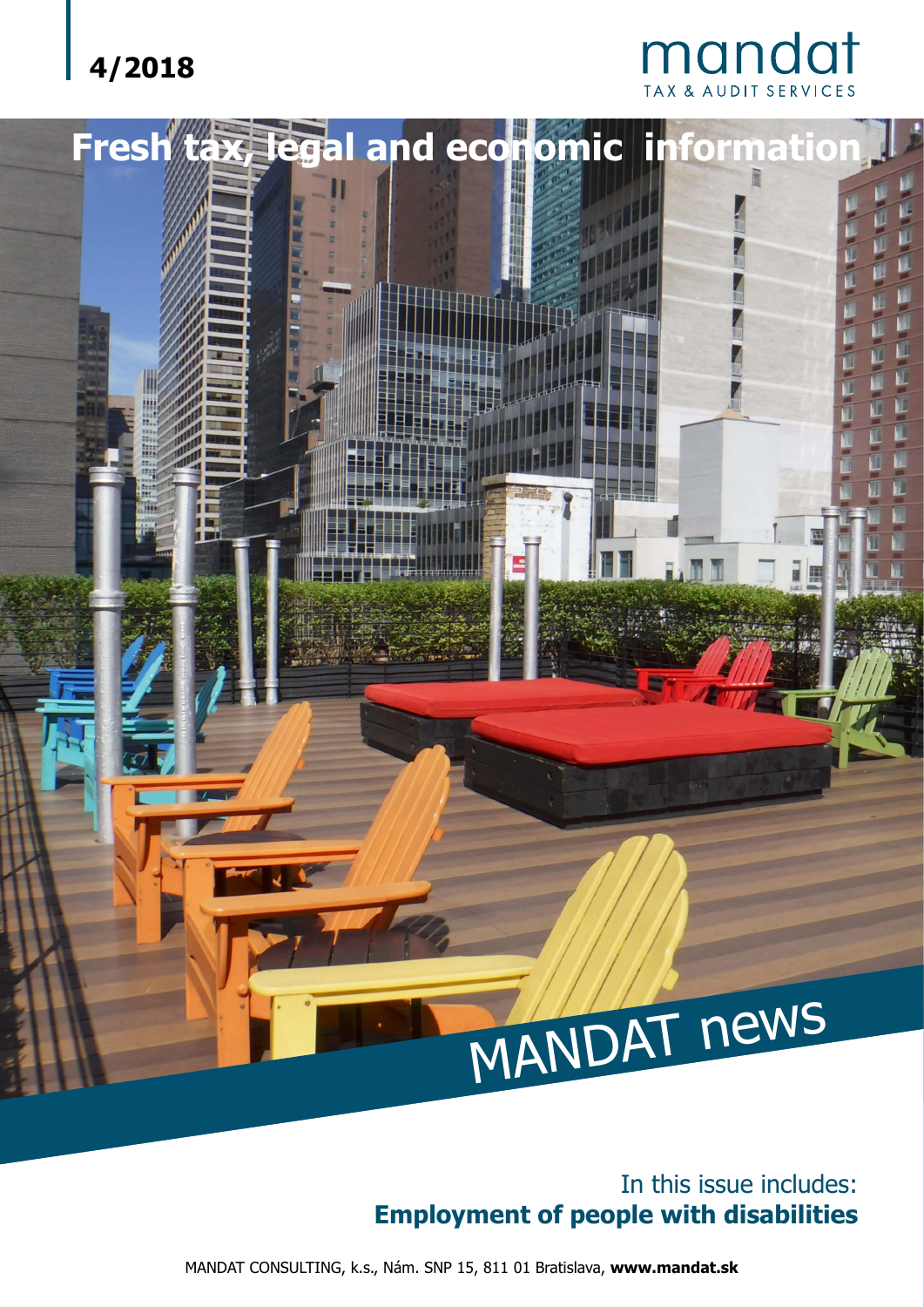# mandat **TAX & AUDIT SERVICES**

### **EMPLOYMENT OF PEOPLE WITH DISABILITIES**

Many clients do not comply with the statutory obligation to employ people with disabilities if their company employs 20 or more employees. This obligation arises from Act No. 5/2004 Coll., on Employment Services, as amended, and other legislation. Companies are obliged to employ people with disabilities if they employ at least 20 employees, and if the Office of Labour, Social Affairs and Family (the "Office") registers people with disabilities in their register of job seekers in the number equal to 3.2% of its total number of employees.

Pursuant to Section 65 of the Act, an employer who does not have the required share of persons with disabilities in its total headcount shall be obliged to transfer to the account of the Office, no later than on 31 March of the following calendar year, for every person with disability needed to comply with the compulsory share but not employed by the employer, a levy equal to the total labour cost calculated on the basis of the average employee wage in the Slovak Republic for the period from the first to the third quarter of the calendar year preceding the calendar year for which the employer pays this levy, multiplied by 0.9.

The relevant branch of the Social Insurance Company is obliged to provide the Office with data from the employers' register necessary for assessing the compliance with this obligation.

The above-mentioned obligation to employ people with disabilities can also be replaced by awarding a contract suitable for the employment of people with disabilities (the so-called sheltered workshops or sheltered workplaces were established for these purposes) or by awarding a contract to a person with disability who operates business activity as a self-employed person. The amount of the contract sufficient to replace one employed person with disability is the total labour cost calculated from the average wage of an employee in the Slovak Republic for the period from the first to the third quarter of the calendar year preceding the calendar year in which the employer complies with their obligation to employ persons with disability, multiplied by 0.8.

If a sheltered workshop or a sheltered workplace established by a person with disability who carries out business activity as a self-employed person engages in activities related to the purchase and sale of products not manufactured by themselves, the employer who buys such products, can count only 10% of the transaction price, exclusive of the value added tax.

Example: a company has 35 employees in average for the calendar year 2017 and does not employ any employees with 40% or more severe disability. Based on the method described above, the company has two options:

- **1. To pay a levy to the Office by 31 March 2018 in the amount of EUR 1 078;**
- **2. To award a contract to a sheltered workshop in the year 2017 amounting to EUR 958.**



Robert Jex e-mail: **robert.jex@mandat.sk**Tel.: +421 2 571042-13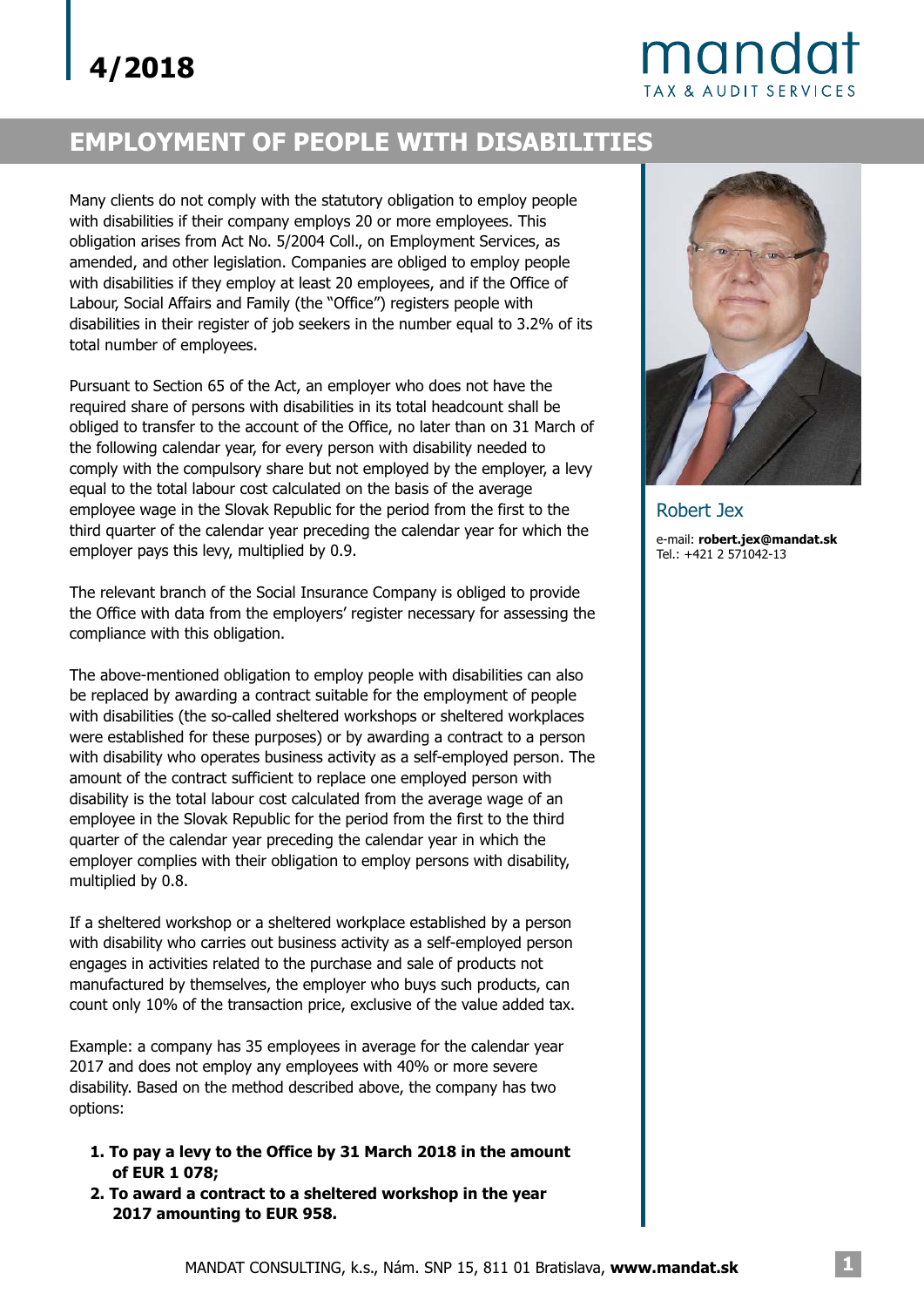# mandat TAX & AUDIT SERVICES

#### **EMPLOYMENT OF PEOPLE WITH DISABILITIES**

Please note that the transaction with the sheltered workshop must be also demonstrated to the Office no later than on 31 March 2018.

Companies, which did not pay the levy to the Office for the calendar year 2017 and did not grant the corresponding contracts to sheltered workshops, should create a provision for compulsory levy for their non-compliance with the mandatory requirement to employ persons with disabilities. In our example, the company would post a provision of EUR 1,078 to the **debit account 538 – Other taxes and charges / credit account 323 – Short-term provisions.**

You can also calculate the levy or the contract for the sheltered workshop on the following site: **http://www.nahradne-plnenie.com** 



e-mail: **martin.siagi@mandat.sk** Tel.: +421 2 571042-14 Martin Šiagi

n

**I** 

## **NOT TO BE MISSED**

#### **Important dates**

Overview of important dates in the July-September 2018 can be found on our website:**http://www.mandat.sk**